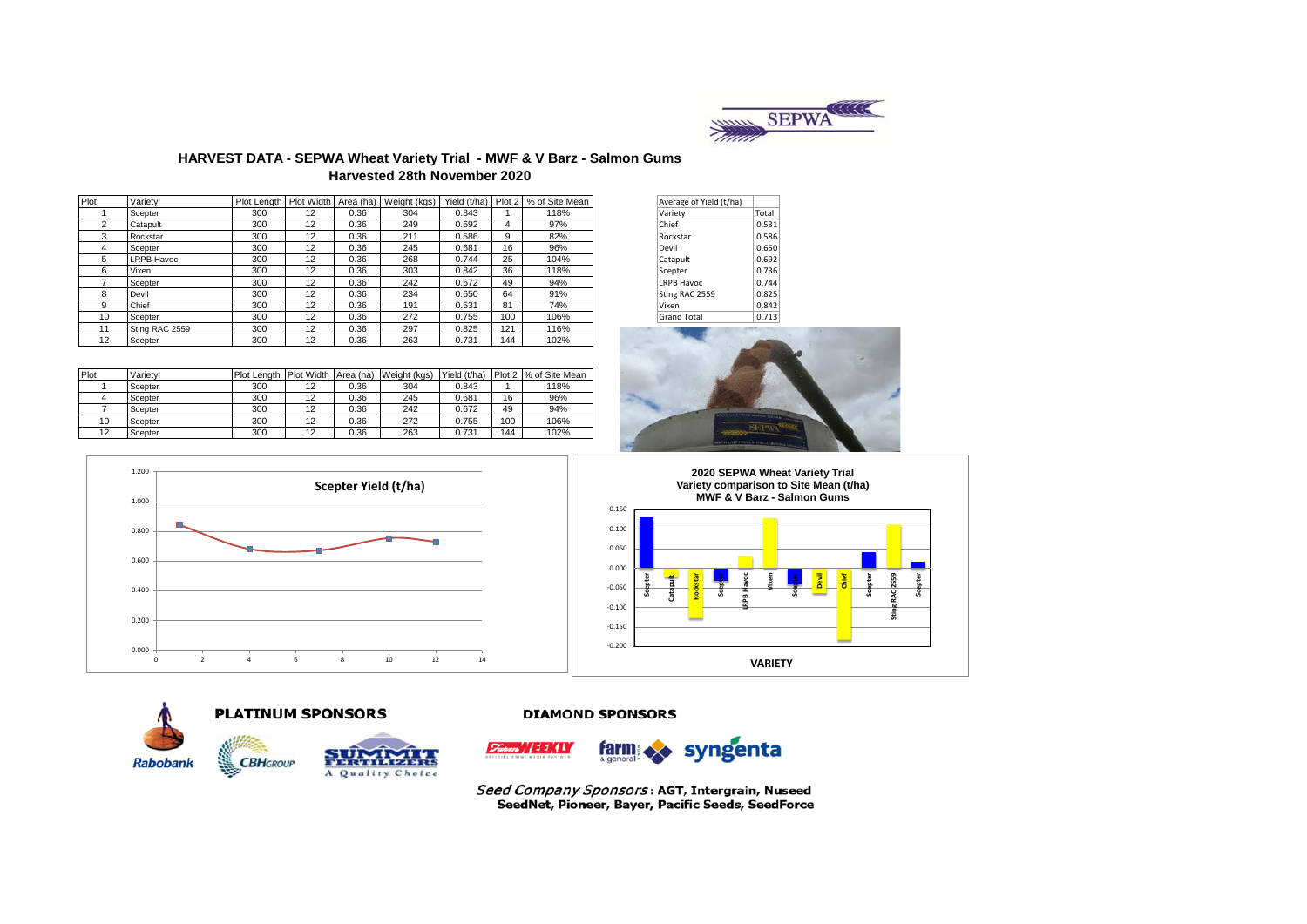



|                   |                   | Yield  |                |
|-------------------|-------------------|--------|----------------|
| Plot              | Variety!          | (t/ha) | % of Site Mean |
|                   | Scepter           | 0.843  | 118%           |
| 2                 | Catapult          | 0.692  | 97%            |
| 3                 | Rockstar          | 0.586  | 82%            |
| 4                 | Scepter           | 0.681  | 96%            |
| 5                 | <b>LRPB Havoc</b> | 0.744  | 104%           |
| 6                 | Vixen             | 0.842  | 118%           |
|                   | Scepter           | 0.672  | 94%            |
| 8                 | Devil             | 0.650  | 91%            |
| 9                 | Chief             | 0.531  | 74%            |
| 10                | Scepter           | 0.755  | 106%           |
| 11                | Sting RAC 2559    | 0.825  | 116%           |
| $12 \overline{ }$ | Scepter           | 0.731  | 102%           |

## **Site Details**

| oil Description: |
|------------------|
| ate Sown:        |
| ate Harvested    |
| eeding Rate:     |
|                  |

#### **Plot Dimensions**

| Length (m) | Width (m) |      | Area (m2) Conversion Factor |
|------------|-----------|------|-----------------------------|
| 300        | 12        | 0.36 | 2.78                        |



# **PLATINUM SPONSORS**







#### **Soil Description:** Duplex **Site Mean (t/ha)** 0.713 **Statistical Analysis**

| ______________ |                            | _ _ _ _ _ _ _ _ _ _ _ _ _ _ _ _ _ | ------ |
|----------------|----------------------------|-----------------------------------|--------|
| Date Sown:     | Friday, 29 May 2020        | Probability                       | 0.185  |
| Date Harvested | Saturday, 28 November 2020 | Least significant difference 5%   | 0.209  |
| Seeding Rate:  | 50 kg/ha                   | <b>CV %</b>                       |        |
|                |                            |                                   |        |

# **DIAMOND SPONSORS**





Seed Company Sponsors: AGT, Intergrain, Nuseed SeedNet, Pioneer, Bayer, Pacific Seeds, SeedForce